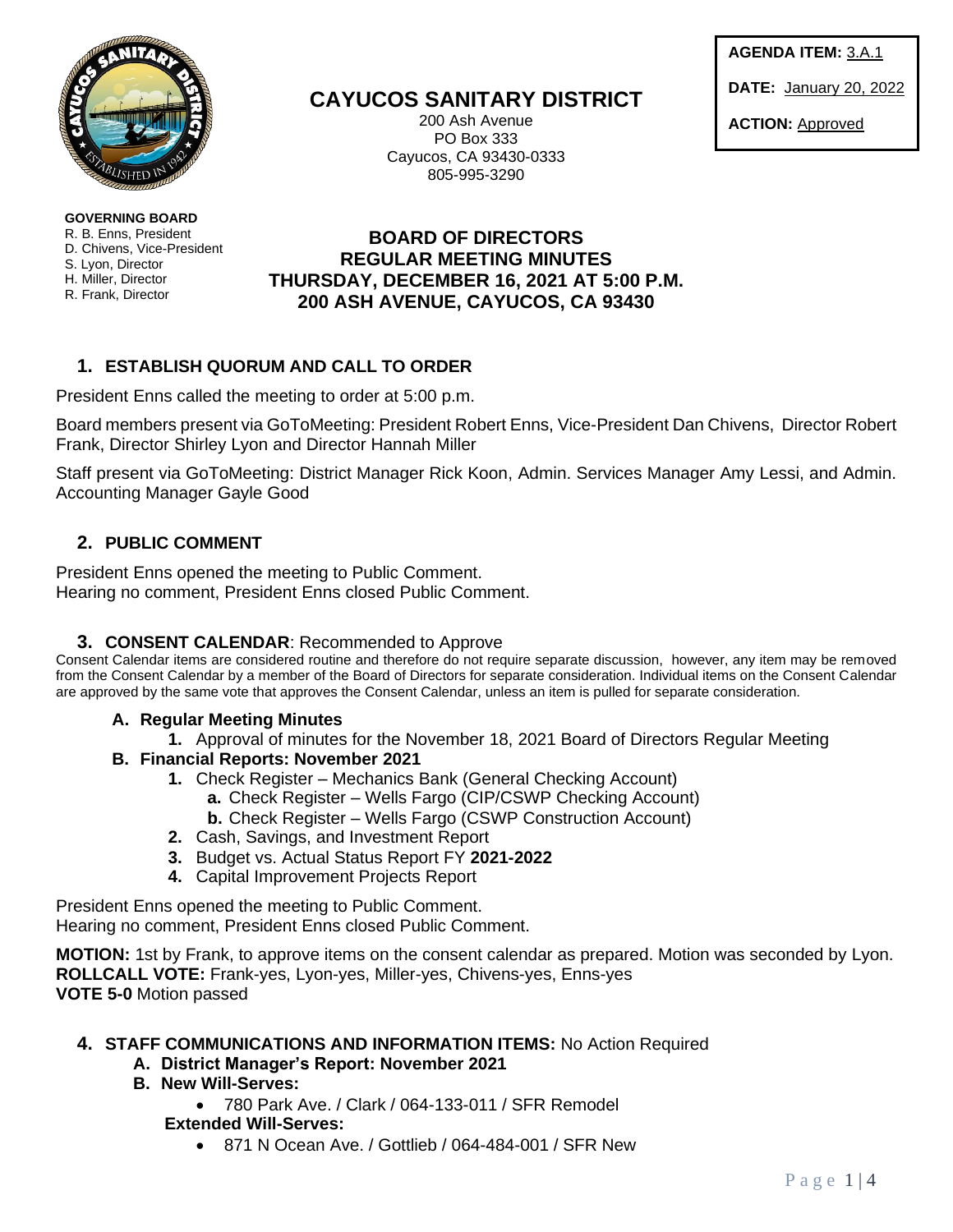- 41.5<sup>th</sup> St. / Mather / 064-143-008 / SFR New
- 3140 Studio Dr. / Pessah / 064-417-018 / SFR Remodel

### **Finaled Will-Serves:**

- 199 H St. / WWW Properties LLC / 064-126-013 / SFR New
- 188 I St. / Lee/Dezarn / 064-128-001 / SFR New

• 871 N Ocean Ave. / Gottlieb / 064-484-001 / SFR New

 **Continue-to-Serves (No Will-Serve Required):**

None

### **Grants of License:**

None

Manager Koon gave a summary of the previous month's activities and mentioned that he'd like to revisit the Connection Fee Study at the January meeting as he hasn't gotten feedback from the Board about this topic yet. President Enns readdressed his proposal of increasing Lot Fees instead of increasing the Connection Fee, regardless of the Prop. 218 process that it would necessitate.

President Enns opened the meeting to Public Comment. Hearing no comment, President Enns closed Public Comment.

### **Items 4.A. – C. were received and accepted.**

### **5. PRESENTATION AND ACCEPTANCE OF THE CAYUCOS SANITARY DISTRICT FY 2020/21 FINAL AUDIT BY ADAM GUISE OF MOSS, LEVY & HARTZHEIM**

Adam Guise presented the FY 2020/21 audit in its final draft, affirmed that his review of the District's internal controls revealed strong procedures to which staff are abiding, and no discrepancies were discovered.

President Enns opened the meeting to Public Comment. Hearing no comment, President Enns closed Public Comment.

**MOTION:** 1st by Chivens, to accept the Cayucos Sanitary District FY 2020/21 Final Audit. Motion was seconded by Miller.

**ROLLCALL VOTE:** Frank-yes, Miller-yes, Lyon-yes, Chivens-yes, Enns-yes **VOTE 5-0** Motion passed

#### **6. DISCUSSION AND CONSIDERATION TO ADOPT RESOLUTION 2021-08 TO AUTHORIZE REMOTE TELECONFERENCING MEETINGS IN ACCORDANCE WITH NEWLY ADOPTED GOVERNMENT CODE SECTION 54953(e) (AB 361)**

Manager Koon explained that the Board is required to adopt this Resolution if they wish to continue with remote meetings during the COVID-19 pandemic.

President Enns opened the meeting to Public Comment. Hearing no comment, President Enns closed Public Comment.

**MOTION:** 1st by Frank, to adopt Resolution 2021-08 to authorize remote teleconferencing meetings in accordance with newly adopted Government Code Section 54953(e) (AB 361). Motion was seconded by Lyon. **ROLLCALL VOTE:** Frank-yes, Lyon-yes, Miller-yes, Chivens-yes, Enns-yes **VOTE 5-0** Motion passed

# **7. DISCUSSION AND CONSIDERATION TO APPROVE THE UPDATED BOARD POLICY HANDBOOK**

Manager Koon presented the updated handbook to the Board and discussed their questions and concerns. Director Frank asked for clarification on how the District would enforce garbage can placement and removal (Ordinance #21). Manager Koon explained that there has only been one customer complaint in recent history, and staff responded by documenting violations in preparation of building a file of incidents of non-compliance, but the issue resolved itself and no further action was necessary. Director Frank went on to request an explanation of Sewer Lateral Certificates (Ordinance #25), as he was not aware that the District issued them.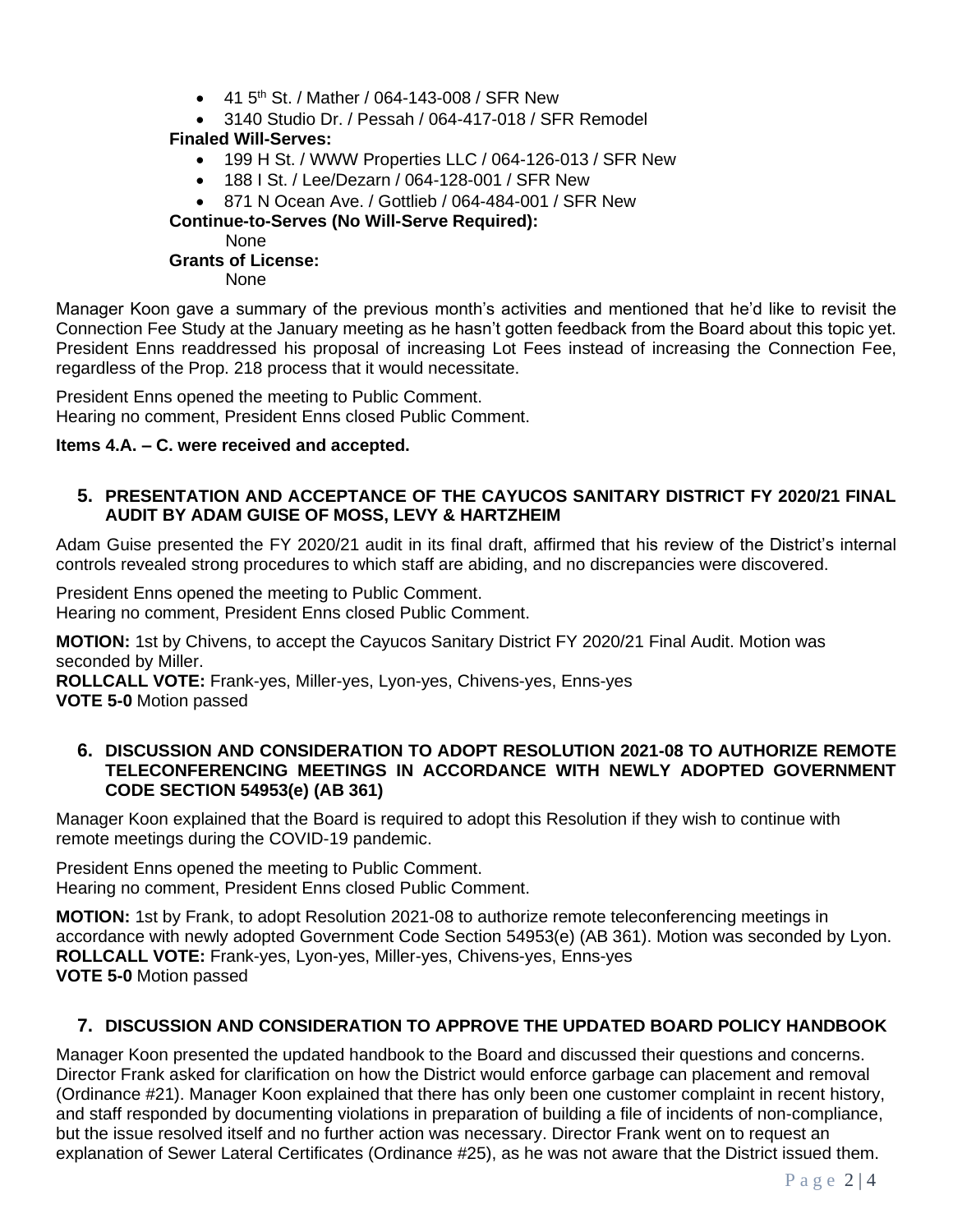Vice-President Chivens found the issuance of Sewer Lateral Certificates a confusing practice as laterals are private property, and added that laterals aren't easily inspectable. Director Lyon, who was on the Board when the Ordinance was adopted, recounted that the practice was discontinued at some point. Director Miller suggested that the Board consider an amendment to or replacement of the ordinance. Manager Koon concluded that over the decades as the District's policies, practices and technology improve (i.e., better camera equipment, increased proactivity regarding blockages, etc.) some Ordinances will become outdated. He will direct staff to review this Ordinance and will return with a recommendation. Director Miller verbalized her approval of the Handbook and thanked Administrative Accounting Manager Gayle Good for her work.

President Enns opened the meeting to Public Comment. Hearing no comment, President Enns closed Public Comment.

**MOTION:** 1st by Miller, to Approve the Updated Board Policy Handbook. Motion was seconded by Frank. **ROLLCALL VOTE:** Miller-yes, Frank-yes, Lyon-yes, Chivens-yes, Enns-yes **VOTE 5-0** Motion passed

# **8. ELECTION OF DISTRICT OFFICERS FOR 2022**

The Board reviewed the officer assignments for the positions of President and Vice President, and following Director Lyon's nomination, expressed interest in carrying over the present officer assignments into next year.

President Enns opened the meeting to Public Comment. Hearing no comment, President Enns closed Public Comment.

**MOTION:** 1st by Frank, to reappoint Robert Enns as President and Dan Chivens as Vice President of the Cayucos Sanitary District Board of Directors for 2022. Motion was seconded by Lyon. **ROLLCALL VOTE:** Frank-yes, Lyon-yes, Miller-yes, Chivens-yes, Enns-yes **VOTE 5-0** Motion passed

#### **9. DISCUSSION AND CONSIDERATION OF NEW DISTRICT BOARD COMMITTEE ASSIGNMENTS FOR 2022**

The Board reviewed the standing committee assignments from 2021 and elected to keep the same assignments for the coming year, specified as follows:

**Budget Committee:** Shirley Lyon & Hannah Miller **Finance Committee:** Robert Enns & Robert Frank **O&M Committee:** Dan Chivens & Shirley Lyon

President Enns opened the meeting to Public Comment. Hearing no comment, President Enns closed Public Comment.

**MOTION:** 1st by Miller, to accept the 2022 Cayucos Sanitary District Board of Directors Standing Committee Assignments as discussed. Motion was seconded by Frank. **ROLLCALL VOTE:** Miller-yes, Frank-yes, Chivens-yes, Lyon-yes, Enns-yes **VOTE 5-0** Motion passed

The Board subsequently reviewed the ad-hoc committee assignments from 2021 and elected to keep the same assignments for the coming year, specified as follows:

**Personnel Committee:** Hannah Miller & Robert Frank **WWTP/JPA Committee:** Robert Enns & Shirley Lyon

President Enns opened the meeting to Public Comment. Hearing no comment, President Enns closed Public Comment.

**MOTION:** 1st by Frank, to accept the 2022 Cayucos Sanitary District Board of Directors Ad-Hoc Committee Assignments as discussed. Motion was seconded by Chivens. **ROLLCALL VOTE:** Frank-yes, Chivens-yes, Miller-yes, Lyon-yes, Enns-yes **VOTE 5-0** Motion passed